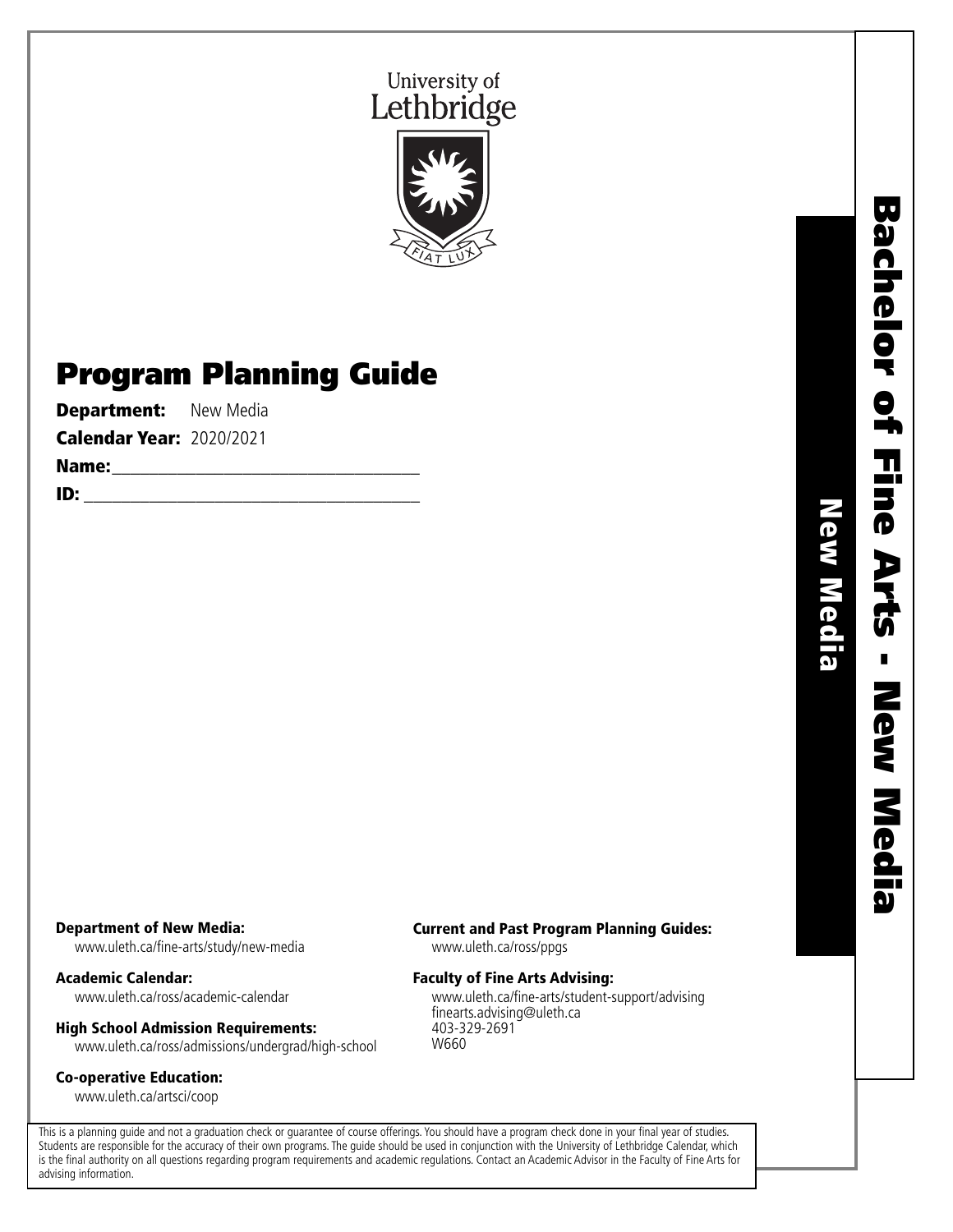# Bachelor of Fine Arts - New Media **Calendar Year - 2020/2021**

## Program Worksheet

| Name: |     | ID:                                                                      |        |                                                                                       |
|-------|-----|--------------------------------------------------------------------------|--------|---------------------------------------------------------------------------------------|
|       | 1.  | Art 2031 - Foundation Studio (Drawing and Image)                         | 17.    | One of:                                                                               |
|       | 2.  | Art 2032 - Foundation Studio (Object and Space)                          |        | Cinema 3000 - Contemporary American                                                   |
|       | 3.  | Cinema 1000 - Introduction to Cinema Studies                             |        | Cinema                                                                                |
|       | 4.  | New Media 1000 - Introduction to New Media                               |        | Cinema 3001 - Film Authorship                                                         |
|       | 5.  | New Media 2005 - Design Fundamentals for New<br>Media                    |        | Cinema 3201- Documentary Film Studies<br>Cinema 3202 - Film Noir and Crime Cinema     |
|       | 6.  | New Media 2010 - Visual Communications for New<br>Media                  |        | Cinema 3203 - Film Comedy<br>Cinema 3550 - History of Animation                       |
|       | 7.  | New Media 2030 - Digital Video Production                                |        | New Media 3250 - Media, Advertising, and                                              |
|       | 8.  | New Media 2150 - History and Theory of New Media                         |        | <b>Consumer Culture</b>                                                               |
|       | 9.  | New Media 3030 - 3-D Computer Modelling and<br>Animation                 |        | New Media 3300 - Theory and Aesthetics of<br><b>Digital Games</b>                     |
|       | 10. | New Media 3150 - Seminar in New Media Studies                            |        | New Media 3560 - Popular Narrative                                                    |
|       | 11. | New Media 3380 - Programming for Artists                                 |        | New Media 3650 - Modern Media, War and                                                |
|       | 12. | New Media 3420 - Narrative for New Media                                 |        | Propaganda                                                                            |
|       | 13. | New Media 3520 - Web Design and Development                              | 18-22. | Either:                                                                               |
|       | 14. | New Media 3680 - Interaction Design                                      |        |                                                                                       |
|       | 15. | New Media 3900 - Portfolio and Professional Practice                     |        | New Media 4651 - Internship (12.0 credit<br>hours)                                    |
|       | 16. | One of:                                                                  |        | New Media 4661 - Internship Project (3.0<br>credit hours)                             |
|       |     | Cinema 3010 - Cinematography and<br>Lighting                             |        |                                                                                       |
|       |     | Cinema 4010 - Narrative Production                                       |        | <b>OR</b>                                                                             |
|       |     | Techniques                                                               |        | One of:                                                                               |
|       |     | Cinema 4420 - Screenwriting                                              |        | New Media 4690 - Advanced Studio                                                      |
|       |     | Cinema 4820 - Writing for Comedy                                         |        | (6.0 credit hours)                                                                    |
|       |     | New Media 3040 - Colour Theory and Digital<br><b>Photo Manipulation</b>  |        | New Media 4995 - Undergraduate<br>Thesis (6.0 credit hours)                           |
|       |     | New Media 3110/Cinema 3110 -<br><b>Postproduction and Visual Effects</b> |        | Three Cinema and/or New Media electives<br>(9.0 credit hours) at the 3000/4000 level. |
|       |     | New Media 3310 - Game Design: Theory and<br>Practice                     |        |                                                                                       |
|       |     | New Media 3640 - Character Animation I                                   |        |                                                                                       |
|       |     | New Media 3700 - Event and Exhibition<br>Design                          |        |                                                                                       |
|       |     | New Media 3720 - The Dynamic Web                                         |        |                                                                                       |
|       |     | New Media 3810 - Expanded Cinema                                         |        |                                                                                       |
|       |     | New Media 3820 - Information Design                                      |        |                                                                                       |
|       |     | New Media 4520 - Advanced Web Design                                     |        |                                                                                       |
|       |     | New Media 4830 - Theory and Practice of<br><b>Motion Capture</b>         |        |                                                                                       |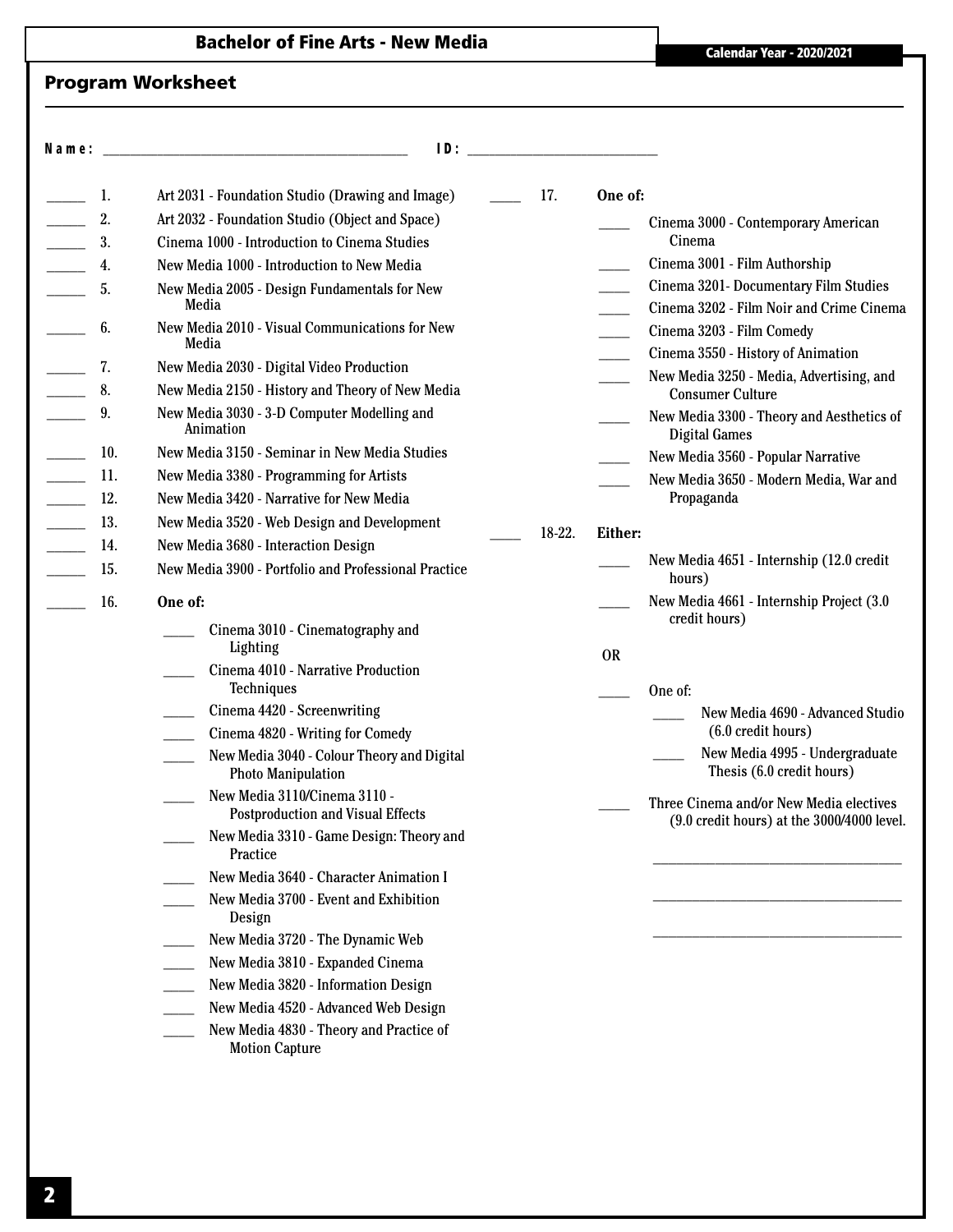## Bachelor of Fine Arts - New Media

Calendar Year - 2020/2021

| 23-27.                                            | Five additional courses from the Faculty of Fine Arts<br>including at least two courses at the 3000/4000 level.<br>23.                                                                                                                                                                                                                                            |                                                                                                         | transcript. | Students may opt to further specialize in one of three areas by completing<br>one of the following concentrations. Concentrations are optional.<br>Students may not double count New Media or Cinema courses to meet<br>degree requirements that can only be met by either discipline. The<br>completed concentration will be acknowledged on the official academic |                                                                                                                                                                                                                                                                                                                                                                                                                                                                                                                                                                                                                                                                                                                                                                                                                                                                                                                                                                                                                                        |
|---------------------------------------------------|-------------------------------------------------------------------------------------------------------------------------------------------------------------------------------------------------------------------------------------------------------------------------------------------------------------------------------------------------------------------|---------------------------------------------------------------------------------------------------------|-------------|---------------------------------------------------------------------------------------------------------------------------------------------------------------------------------------------------------------------------------------------------------------------------------------------------------------------------------------------------------------------|----------------------------------------------------------------------------------------------------------------------------------------------------------------------------------------------------------------------------------------------------------------------------------------------------------------------------------------------------------------------------------------------------------------------------------------------------------------------------------------------------------------------------------------------------------------------------------------------------------------------------------------------------------------------------------------------------------------------------------------------------------------------------------------------------------------------------------------------------------------------------------------------------------------------------------------------------------------------------------------------------------------------------------------|
|                                                   | 24.                                                                                                                                                                                                                                                                                                                                                               |                                                                                                         |             |                                                                                                                                                                                                                                                                                                                                                                     | <b>Animation and Gaming Concentration (optional)</b>                                                                                                                                                                                                                                                                                                                                                                                                                                                                                                                                                                                                                                                                                                                                                                                                                                                                                                                                                                                   |
| 28-32.<br><b>Social Science</b><br>35.<br>Science | 25.<br>Five electives (15.0 credit hours) from any Faculty or<br>School.<br>Note:<br><b>Liberal Education List Requirement:</b><br>34.<br><u> 2000 - 2000 - 2000 - 2000 - 2000 - 2000 - 2000 - 2000 - 2000 - 2000 - 2000 - 2000 - 2000 - 2000 - 2000 - 200</u><br>$\begin{tabular}{c} 36. \end{tabular}$<br>$38. \qquad \qquad \overbrace{\qquad \qquad }$<br>40. | Students completing an optional Concentration in<br>Animation and Gaming, Cinema Production, or Web and |             | 1.<br>2.<br>$3-5.$<br>1.<br>2.<br>3.<br>$4-5.$<br>1.<br>2.<br>$3-5.$                                                                                                                                                                                                                                                                                                | New Media 3310 - Game Design: Theory and Practice<br>New Media 3640 - Character Animation I<br>Three of:<br>New Media 2015 - Digital Drawing and<br>Animation<br>New Media 3710 - Creative Foundations For<br><b>Game Development</b><br>New Media 4620 - Character Animation II<br>New Media 4710 - Video Game Production<br>New Media 4830 - Theory and Practice of<br><b>Motion Capture</b><br><b>Cinema Production Concentration (optional)</b><br>Cinema 3010 - Cinematography and Lighting<br>Cinema 4010 - Narrative Production Techniques<br>New Media 3110/Cinema 3110 - Postproduction and<br><b>Visual Effects</b><br>Two of:<br>Cinema 4420 - Screenwriting<br>Cinema 4820 - Writing for Comedy<br>New Media 3640 - Character Animation I<br>New Media 3810 - Expanded Cinema<br>Web and Graphic Design Concentration (optional)<br>New Media 3720 - The Dynamic Web<br>New Media 4520 - Advanced Web Design<br>Three of:<br>New Media 2015 - Digital Drawing and<br>Animation<br>New Media 2040 - Function and Culture of |
|                                                   |                                                                                                                                                                                                                                                                                                                                                                   |                                                                                                         |             |                                                                                                                                                                                                                                                                                                                                                                     | Design<br>New Media 3040 - Colour Theory and Digital<br><b>Photo Manipulation</b>                                                                                                                                                                                                                                                                                                                                                                                                                                                                                                                                                                                                                                                                                                                                                                                                                                                                                                                                                      |
|                                                   |                                                                                                                                                                                                                                                                                                                                                                   |                                                                                                         |             |                                                                                                                                                                                                                                                                                                                                                                     | New Media 3820 - Information Design                                                                                                                                                                                                                                                                                                                                                                                                                                                                                                                                                                                                                                                                                                                                                                                                                                                                                                                                                                                                    |